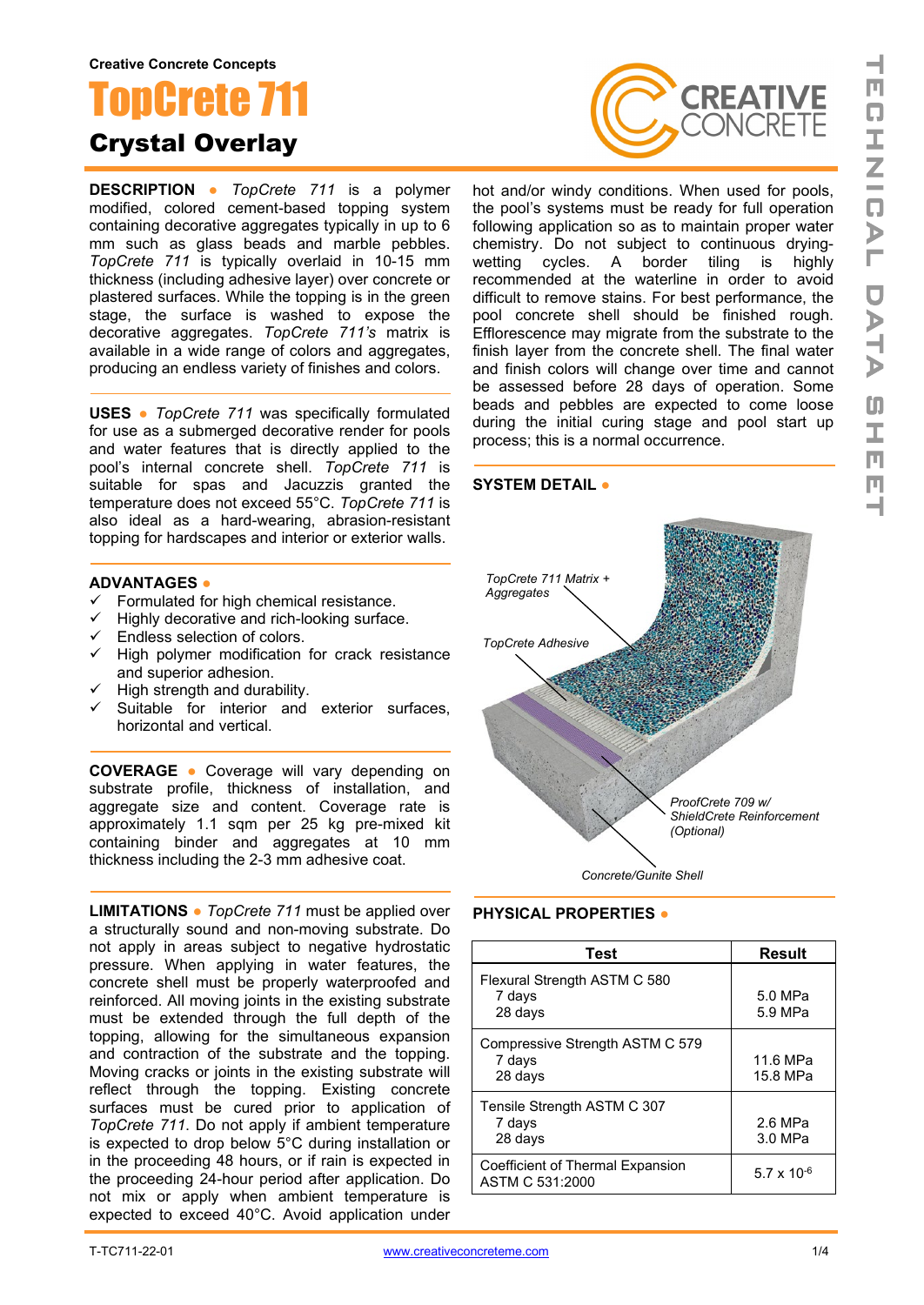# TopCrete 711 Crystal Overlay

| Length Change ASTM C 157M:2006   |        |
|----------------------------------|--------|
| $@3$ days                        | 0.029% |
| @ 7 days                         | 0.029% |
| @ 14 days                        | 0.034% |
| @ 28 days                        | 0.035% |
| Wetting Expansion ASTM C 157     |        |
| Water storage @ 28 days          | 0.029% |
| Water storage @ 56 days          | 0.048% |
| Drying Shrinkage ASTM C 531:2000 | 0.147% |

**SURFACE PREPARATION ●** All bases must be fully cured, sufficiently rigid, and clean of any surface contamination such as oil, dirt, grease, coatings, paint, curing compounds, and laitance that may prevent proper adhesion. Dense, smooth surfaces, and those retaining excessive amount of form release agent can cause delamination from the base and must be prepared by shot blasting or grinding. Any painted or coated surfaces should be sandblasted, shot blasted and/or grinded to remove existing coatings. Use of detergents or soap is not recommended as they may leave a film that can cause bonding failure. Efflorescence on the concrete substrate may be treated with an acid wash; insure that the surface is then completely neutralized with Sodium Bicarbonates then thoroughly washed.

Concrete surfaces must be completely dry and free of any moisture. Concrete patching and repairs must be performed with a shrinkage-compensated, high adhesion compound such as *PatchCrete 101 Multi-Purpose Patching Compound* or equivalent at least one day prior to application; extensive repairs require a week for curing of the patching compound. The base should be straight, true to line, and plane.

New concrete shells must be cured for a minimum of 30 days to allow the concrete to settle through most of its shrinkage cycle; 60 days is preferable. A rough concrete finish is ideal, and the topping may be applied directly on the rough concrete surface. For renovation of old or existing pools, it is best to completely remove the existing finish and the concrete shell textured by shot blasting or grinding if necessary. Moisten the dry and clean concrete surface just before application with a light mist spray of clean potable water. Do not saturate or allow any water to puddle.

Surrounding areas should be covered and protected from material spills and equipment contact. Rope off work area, remove surrounding vehicles, and close off to traffic.

Under all conditions, the substrate must be primed as outlined below with *TopCrete 711 Adhesive*. The *TopCrete 711* topping mixed with aggregates is then applied on top of the wet surface of the primer coat. Never apply the topping on a dry layer of the primer surface; application on a dried layer may lead to delamination of the overlay. Please refer to the



relevant CCC technical data sheets for installation instructions.

**MIXING ●** Mixing should be completed by mechanical means by using a high-speed power drill fitted with a proper mixing blade designed for thick materials, such as a rapid set mixer. Always add clean potable water first.

*TopCrete 711 Adhesive* is provided in a dry mix powder and aggregates in a ready-to-use properlyproportioned kit. Add about 2.2 liters of clean potable water to the mixing container. Slowly add the powder while mixing at high speed and continue mixing for two minutes. Add the aggregates to the mix and mix at slower speed to prevent damage to the glass beads. Adjust the water ratio slightly up to a total water content of 2.5 liters to obtain the proper consistency if necessary, keeping in mind to maintain a thick consistency. The mix has a short pot life and must therefore be mixed and poured on the substrate quickly; mixing should not take more than 3-4 minutes.

**APPLICATION ●** Application temperatures should be between 5°C and 40°C; do not apply under direct sunlight. It is highly recommended to test a small area to ensure bonding ability and satisfaction of appearance before complete application. It is recommended to apply in a total system thickness of no more than 10-12 mm to obtain proper aggregate exposure.

Install all design elements (divider strips) if required prior to application of *TopCrete 711* system. Aluminum, stainless steel, brass, zinc, or plastic strips can be used to outline the design or separate different colors; plastic strips are recommended due to their low thermal expansion coefficient. The strips must be securely fastened to the substrate. These strips can be used as a guide for the screeding process. Alternatively, removable formwork may be used for construction joints and for separating different color mixes.

It is highly recommended to water-flood the concrete substrate on the day prior to application. On the day of application lightly spray the surface of the concrete with water; do not allow the water to puddle on the surface of the substrate. Apply the *TopCrete 711 Adhesive* using a notched trowel in 2- 3 mm thickness. After a few minutes of mixing, pour the entire contents of the binder-aggregate mix on the still tacky adhesive surface and spread around using an aluminum straight edge or steel trowel; initial application must be completed within a short period of time to avoid stiffening of the materials. Never apply the topping on a dry coating of primer layer; application on a dried coating may lead to delamination of the overlay. Smooth out the surface with a rounded ends steel trowel. Troweling will bring up the paste and help compact the mix. Scrub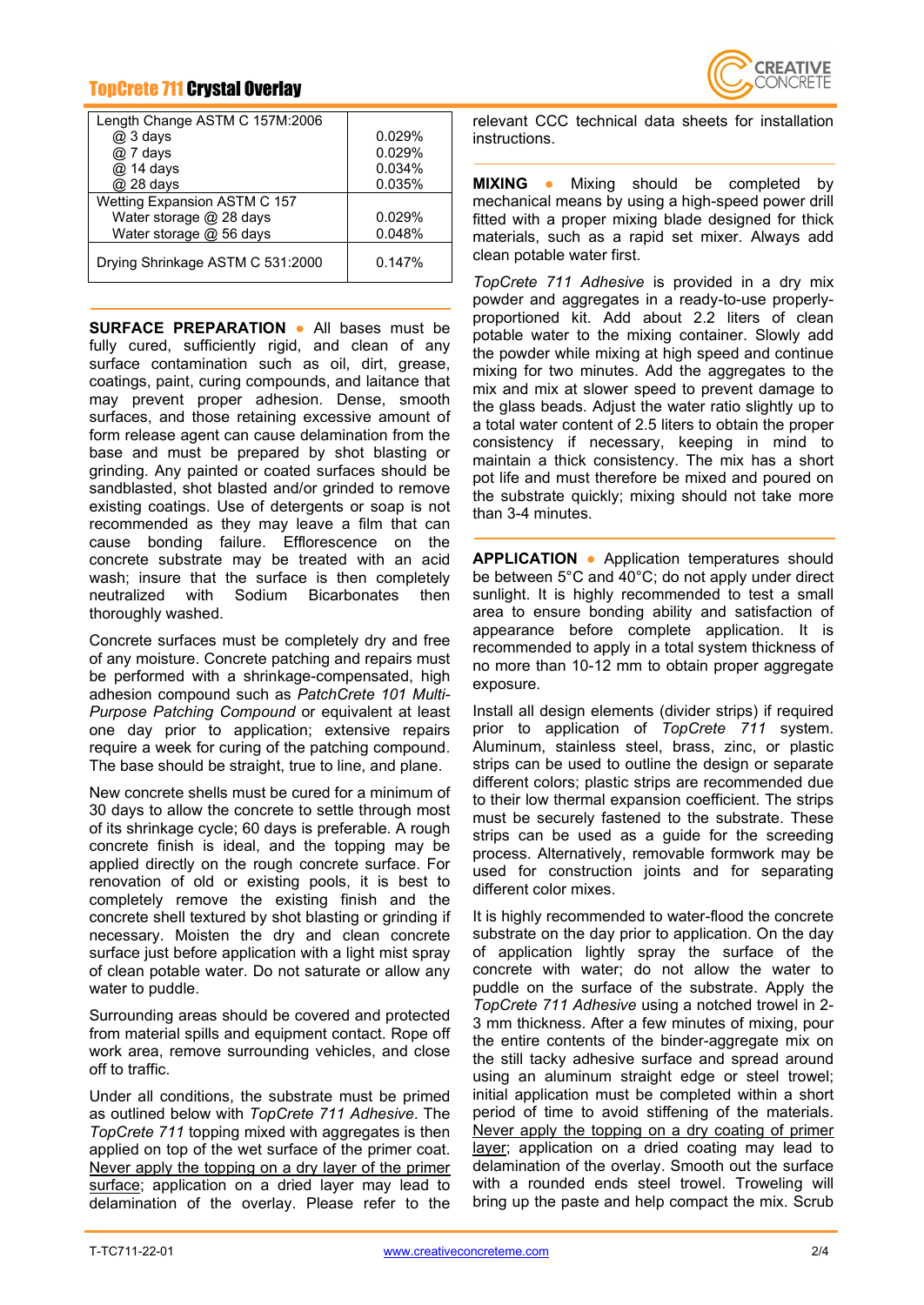## TopCrete 711 Crystal Overlay

off excess paste by scrapping with the trowel standing on its edge if necessary.

Curing: *TopCrete 711* is self-curing; do not water cure.

Aggregate Exposure: Allow the *TopCrete 711* layer to stiffen slightly, then using a wet sponge lightly rub the surface to remove the top layer of the paste and reveal the aggregates. The washing must be done gradually in order to avoid excessive exposure and dislodging of the aggregates. Light acid washing may be used the next day to clean up any residual paste on the aggregates.

**SEALING ●** For applications where the topping will be permanently immersed in water, application of a sealer is not necessary. For flooring applications, it is highly recommended to seal the topping in order to protect it against staining. Select from a wide variety of sealers offered by CCC such as *A-Z Ultra Sealer*, *A-Z Mega Sealer*, or *A-Z Penetrating Sealer OS/OW*. Please refer to the relevant CCC technical data sheets for instructions. Sealed surfaces should be inspected periodically for traffic-worn areas and re-sealed as necessary.

**CLEANING ●** Clean all tools and equipment promptly with clean water.

**CURING ●** *TopCrete 711* is designed to be air cured only; DO NOT WATER CURE. Under hot, dry and/or windy, the topping should be moistened by light spraying and covered with polyethylene plastic sheeting.

**START-UP PROCEDURE ●** The pool must be filled with water immediately after the installation of the render is completed:

- 1. Full pool to full capacity so that the render is completely submerged in water. The filling process must take place without interruption.
- 2. Turn on the pool's pump and engage the backwash mode to wash the filteration system. Allow to operate for 24 hours.
- 3. For a pool of 50,000 liters add 7 liters of liquid chlorine, 1 liter of hydrochloric acid, and 2 kg of stabilizer.
- 4. Run the filteration system for 24 hours after which add 2 kg of buffer.
- 5. Broom the pool with a nylon brittle brush, allow any sediments to settle over the next 8 hours, then vacuum the pool's surface.
- 6. Check the chemical balance of the water and make sure it is within the following range:

| <b>Parameter</b>      | <b>Recommended Range</b> |
|-----------------------|--------------------------|
| pН                    | $72 - 78$                |
| Total Alkalinity mg/L | $80 - 120$               |



| Calcium Hardness mg/L                      | 150 for first 12 months<br>100-250 after 12 months |
|--------------------------------------------|----------------------------------------------------|
| Free Chlorine                              | $1.5 - 3.0$ PPM                                    |
| <b>Stabilized Pools</b><br>(Cyanuric Acid) | $25 - 40$                                          |

- 7. Repeat the brooming and vacuuming process after 5 days.
- 8. For salt water pools: add salt as per the chlorinator manufacturer's recommendations after 28 days of operation. Broom the salt continuously until completely dissolved to prevent it from sitting on the render's surface. After 8 hours switch on the salt-chlorinator cell.
- 9. Regular checking of the pool's chemistry levels should take place at least once a week.

#### **DOs AND DON'Ts ●**

- Do not fill the pool with soft water.
- Do not enter the pool until it is completely filled and the chemistry levels balanced.
- Do not chlorinate the pool until the water's pH<br>and carbonate alkalinity are within the alkalinity are within the acceptable range.
- Do brush the pool three times a day for the first three days and twice daily for the next ten days, after that brush once a week. Use only nylon bristled pool brushes.
- Do wait 14 days before turning on the heating system; monitor the chemical balance closely.

**STORAGE & SHELF LIFE ●** Keep material covered and off the ground to prevent exposure to moisture. Store in a dry, covered area away from direct sunlight. Under recommended storage conditions and when stored in original unopened packaging, expected shelf life is 12 months from date of purchase.

**SAFETY PRECAUTIONS ●** KEEP OUT OF REACH OF CHIDREN. DO NOT TAKE INTERNALLY. CONTAINS CEMENT AND SILICA (QUARTZ). Portland cement and silica-based products present health hazards. May cause delayed lung injury (silicosis). Irritating to eyes and skin. Use neoprene gloves, safety goggles, and a dust mask when handling. FIRST AID: Eyes – Do not rub eyes, immediately flush with fresh water. Skin – Wash with soap and water. Inhalation – If experience difficulty breathing or if inhaled, move to fresh air. If symptoms persist, seek medical attention.

**PACKAGING ●** 25 kg kit containing the binder and graded aggregates.

**SUGGESTED SHORT FORM SPECIFICATIONS ●** All architectural surfaces designated in the plans or specifications as having a crystal inlay or exposed aggregate topping finish shall have CREATIVE CONCRETE CONCEPTS TopCrete 711™ installed